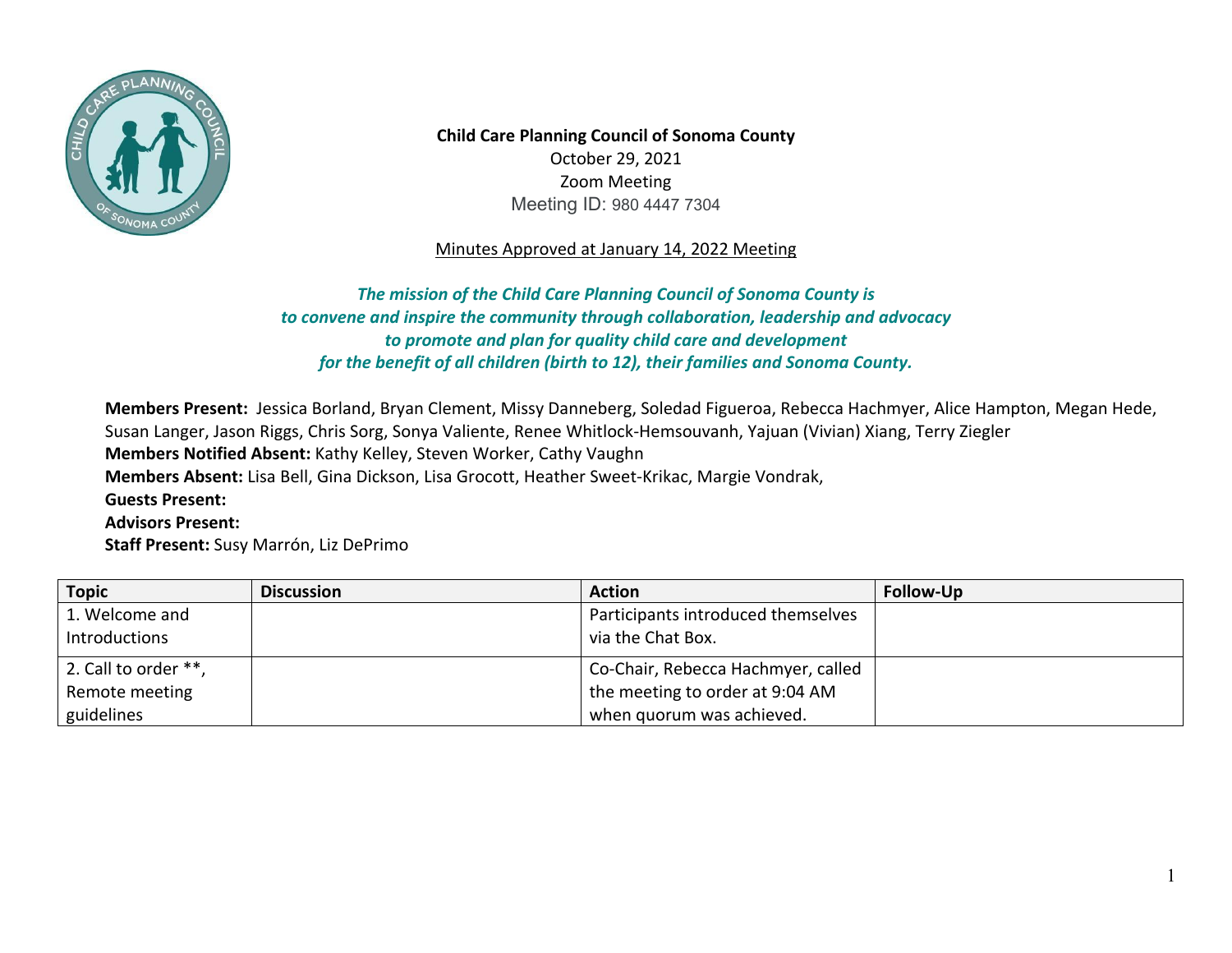| <b>Topic</b>      | <b>Discussion</b>                                                                                       | <b>Action</b>                                                                                                                                                                                                    | Follow-Up                          |
|-------------------|---------------------------------------------------------------------------------------------------------|------------------------------------------------------------------------------------------------------------------------------------------------------------------------------------------------------------------|------------------------------------|
| 3. Approval       |                                                                                                         | The agenda was approved by a roll                                                                                                                                                                                |                                    |
| of/Revisions to   |                                                                                                         | call vote.                                                                                                                                                                                                       |                                    |
| Agenda**          |                                                                                                         |                                                                                                                                                                                                                  |                                    |
|                   |                                                                                                         | <b>AYES: 14</b>                                                                                                                                                                                                  |                                    |
|                   |                                                                                                         | NAYS: 0                                                                                                                                                                                                          |                                    |
|                   |                                                                                                         | ABSTAIN: 0                                                                                                                                                                                                       |                                    |
|                   |                                                                                                         | ABSENT: 8                                                                                                                                                                                                        |                                    |
| 4. Public Comment |                                                                                                         |                                                                                                                                                                                                                  |                                    |
| 5. AB 361:**      | Susy presented information on AB 361<br>and Brown Act teleconferencing/virtual<br>meeting requirements. | Alice Hampton made a motion to<br>adopt the resolution to hold the<br>next Child Care Planning Council<br>Meeting virtually pursuant to AB<br>361.<br>Missy Danneberg seconded the<br>motion.<br><b>AYES: 14</b> |                                    |
|                   |                                                                                                         | NAYS: 0                                                                                                                                                                                                          |                                    |
|                   |                                                                                                         | ABSTAIN: 0                                                                                                                                                                                                       |                                    |
|                   |                                                                                                         | ABSENT: 8                                                                                                                                                                                                        |                                    |
| 12. Adjournment** |                                                                                                         | The meeting was adjourned at 9:14                                                                                                                                                                                | The next meeting is on November 5, |
|                   |                                                                                                         | AM by unanimous consent.                                                                                                                                                                                         | at 9:00 am.                        |

## **Chat Box October 29, 2021**

 Good morning! Please introduce yourself in the chat box. 09:00:01 From Liz DePrimo (she/her) to Everyone: 09:00:17 From Chris Sorg- Sonoma County to Everyone: Chris Sorg- SonomaWORKS Child Care Coordinator 09:00:55 From Jessica Borland to Everyone: Jessica Borland, Windsor Unified School District. 09:00:59 From Alice Hampton to Everyone: